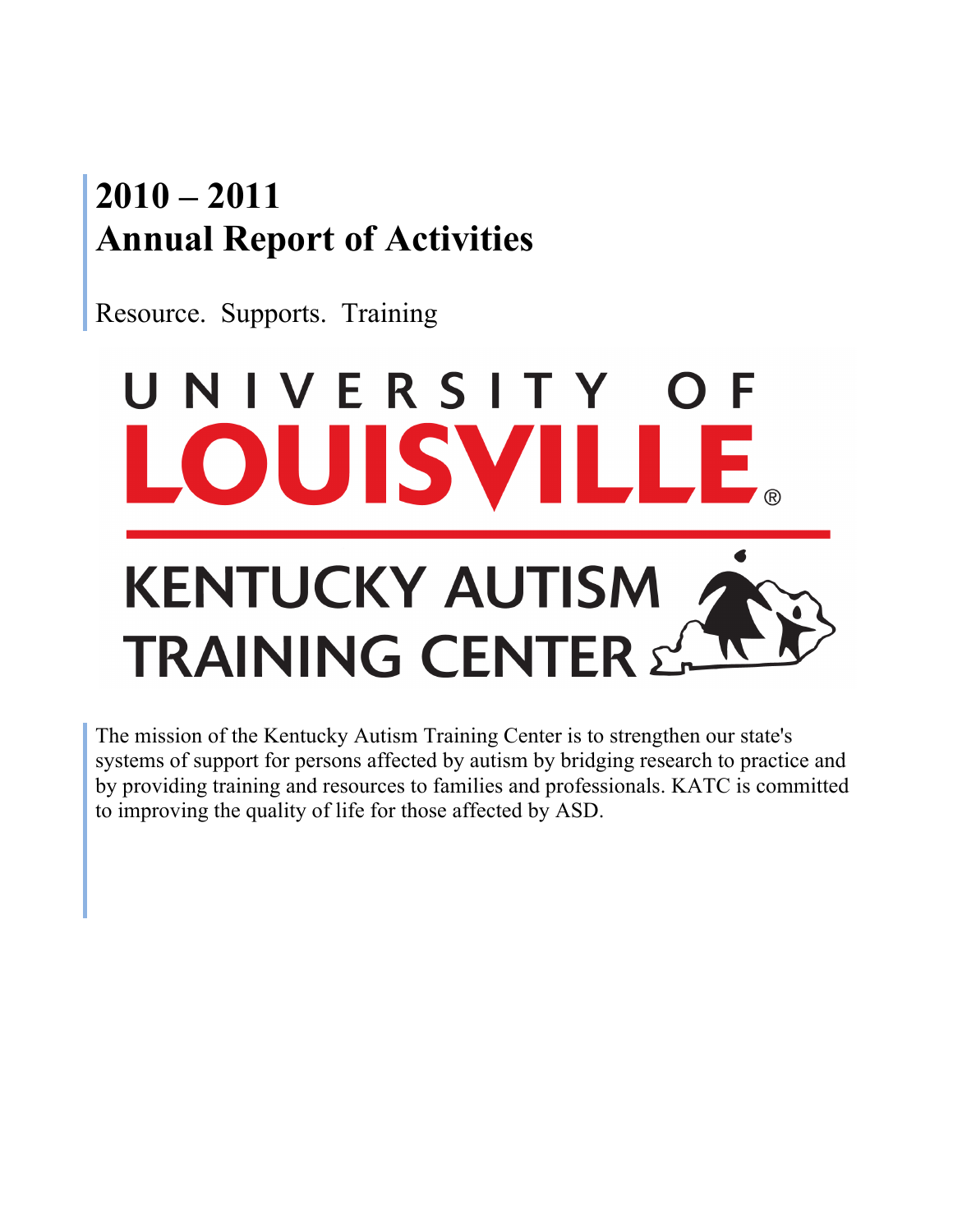# **Table of Contents**

| Kentucky's Partnership with the National Professional Development Center for ASD  9    |  |
|----------------------------------------------------------------------------------------|--|
| Model Sites - A Process Approach to Improving Outcomes for Students with ASD 9         |  |
| Partnership to Develop Regional Teams of Professionals Prepared to Serve Young         |  |
|                                                                                        |  |
|                                                                                        |  |
|                                                                                        |  |
|                                                                                        |  |
|                                                                                        |  |
|                                                                                        |  |
|                                                                                        |  |
|                                                                                        |  |
|                                                                                        |  |
|                                                                                        |  |
|                                                                                        |  |
| 2011-2012 KATC Strategic Plan: Support the Systems that Serve Individuals with         |  |
|                                                                                        |  |
| Goal 1: KATC will create, grow, and maintain relationships with service systems and    |  |
|                                                                                        |  |
|                                                                                        |  |
|                                                                                        |  |
| Goals 2: KATC will develop materials and supports consistent with evidence-based       |  |
| Goals 3: KATC will provide direct training consistent with evidence-based practices to |  |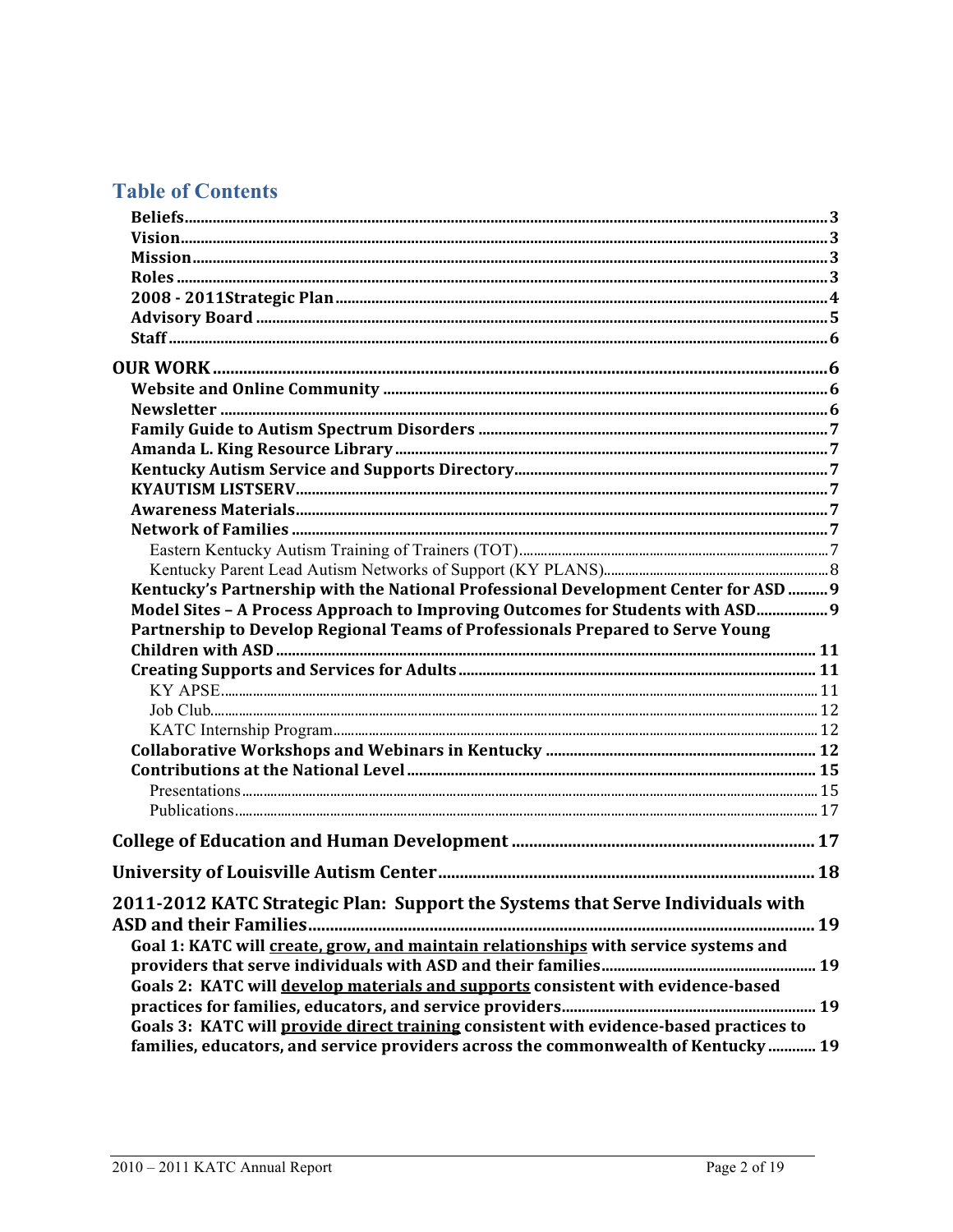# **ABOUT US**

The Kentucky Autism Training Center (KATC) is a university-based program with a legislative mandate to enhance outcomes for all Kentuckians with Autism Spectrum Disorder (ASD). KATC strives to "bridge the research to practice gap" by leveraging resources, building sustainable collaborative relationships, and "scaling-up" the use of evidence-based practices in all regions of Kentucky.

### **Beliefs**

- All people with ASD have value, can contribute, and are unique.
- All people with ASD and their families deserve access to seamless systems of multidisciplinary support across the lifespan.
- Communities need to be prepared to embrace all individuals with autism.
- Support and services should be person-centered.
- Early diagnosis, followed by early intervention, can improve outcomes.
- Professionals need support and resources in order to sustain evidence-based practices and master new skills.
- Fidelity of evidence-based practice is the basis of effective service delivery across communities.
- Comprehensive planning and data based decisions are essential for continuous improvement of the processes and outcomes of our work.
- Attracting professionals to the field of ASD is important to the sustainability of services.
- Changing political and social environments will continue to demand flexibility and creativity.
- When we educate individuals with ASD, we aim for personal independence and social responsibility.

# **Vision**

Kentucky's leading resource on Autism Spectrum Disorders (ASD).

# **Mission**

The mission of the Kentucky Autism Training Center is to strengthen our state's systems of support for persons affected by autism by bridging research to practice and by providing training and resources to families and professionals. KATC is committed to improving the quality of life for those affected by ASD.

# **Roles**

- Inform the systems of support for education, early childhood, mental health, and employment
- Build regional capacity
- Facilitate network
- Empower families to access the resources
- Development of documents, videos, and other evidence-based information
- Develop evidence-based models and practices for families, teachers, and schools
- Collaborate with the Kentucky Department of Education to develop training and technical assistance for schools and school district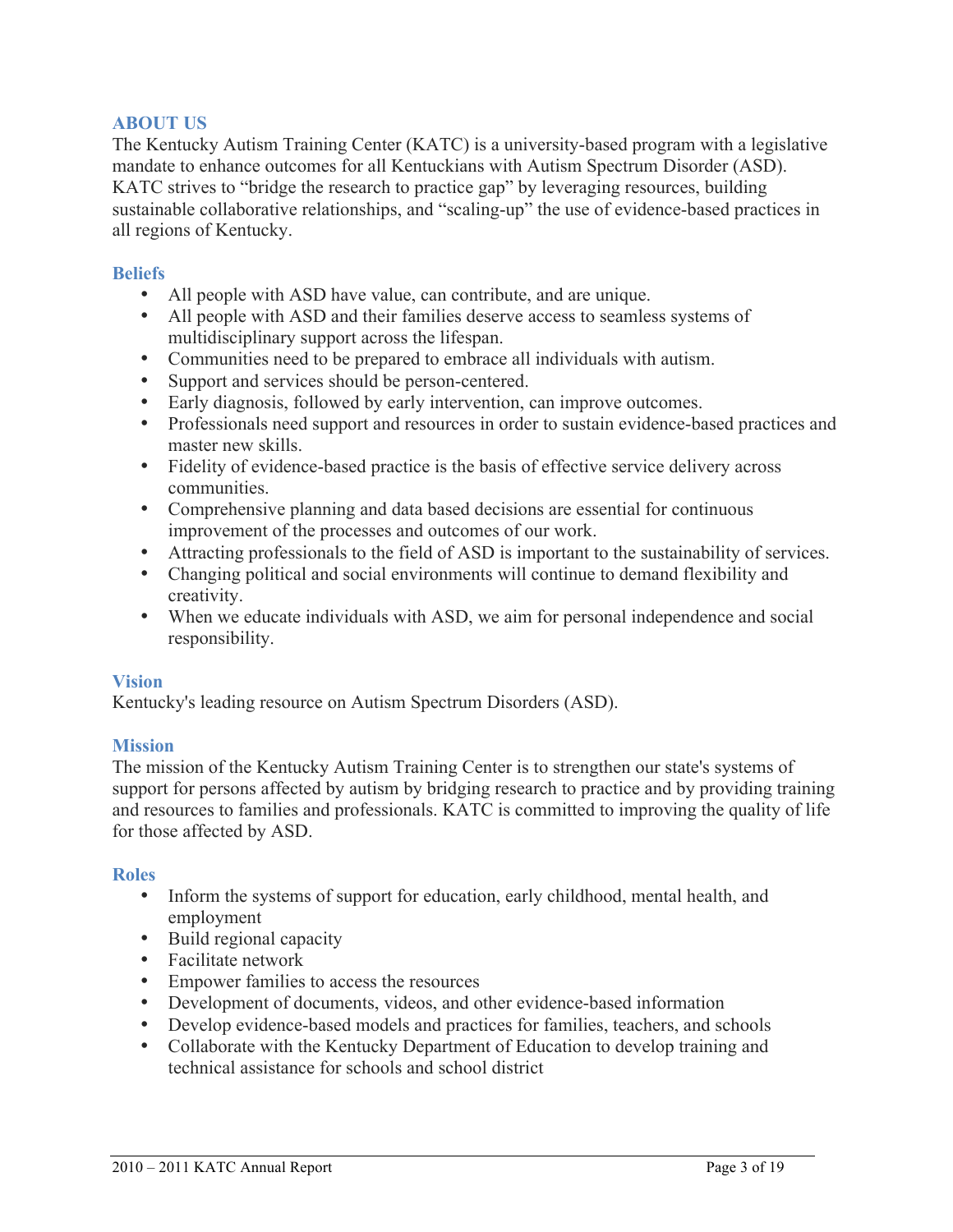# **2008 - 2011Strategic Plan**

The KATC works with key stakeholders in development and on-going management of our strategic plan. The KATC works to integrate the following strategies into all levels of operation:

- Purposefully integrate individuals and families into network, program, and resource planning.
- Use a variety of technology-based delivery and communication systems to connect with families and professionals.
- Promote the development of seamless systems of individual and family support in early intervention, mental health, education, and employment.
- Extend the regional capacity development approach to early intervention, mental health, and employment.
- Target general and special educators and administrators with information and resources about ASD. Support all school professionals in their efforts to provide students with ASD access to all school environments and the general education curriculum.
- Establish and conduct collaborative activities with University partners.

**KATC Goal One:** Have a regional ASD capacity in education for implementing evidencebased practice in districts and schools.

**KATC Goal Two:** Have a tested model that helps families, individuals, and practitioners in mental health and intellectual disabilities, early childhood, and employment to design, deliver, and evaluate services for persons with ASD.

**KATC Goal Three:** Enhance data collection at all levels of operation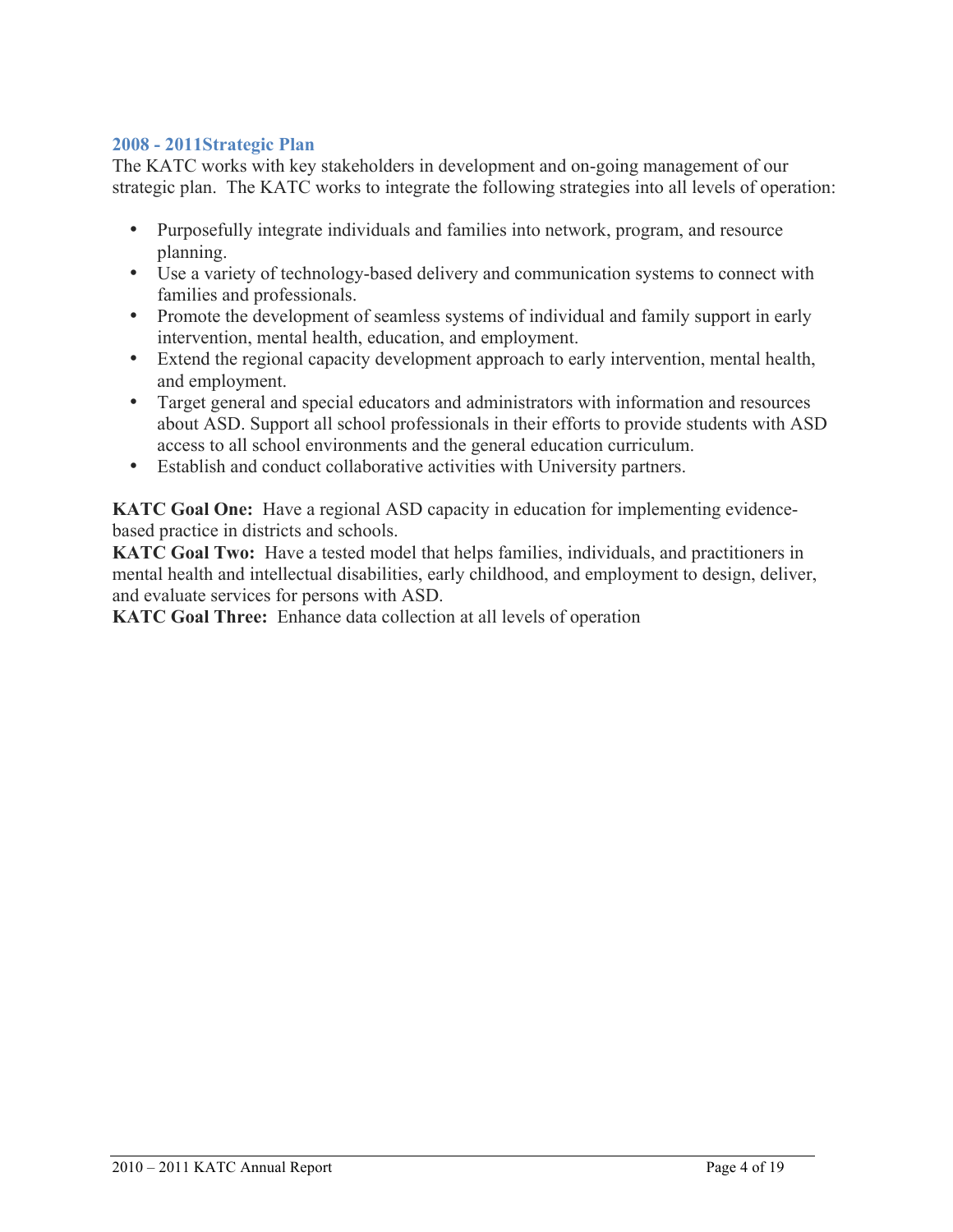#### **Advisory Board**

The KATC has an Advisory Board that advises the Director in matters of policy, staffing, and operation. Board members are committed to the growth of the Kentucky Autism Training Center as it strives towards its mission to enhance supports for persons with autism by providing information, training and technical assistance to families and service providers across Kentucky. Board members are actively involved in the development of collaborative relationships. Members also provide input and expertise in the development, implementation and evaluation of services provided by the KATC. Unless restricted by their employment, members will assist the KATC to procure funding, in addition to state general funds, to accomplish its mission. Current membership include:

**Mike Armstrong**  Lawrence County Schools

**Tricia Bronger** College of Education and Human Development University of Louisville

**Diane Cowne** Parent

**Rhonda Hedges**  Jefferson County Public Schools

**Barbara Lewis** Parent

**Linda Linville** Council on Postsecondary Education

**Kelly Morris** Parent

**Nat McKay**  Parent

**Cathy Durkan** Parent

**Carol Estes**  Supported Employment Vocational Rehabilitation

**Bev Harp** Human Development Institute University of Kentucky

**Laurie Spezzano** Parent

**Norma Thomas**  Parent

**Larry Taylor**  Exceptional Child Education Kentucky Department of Education

**Peter Tanguay**  Department of Psychiatry University of Louisville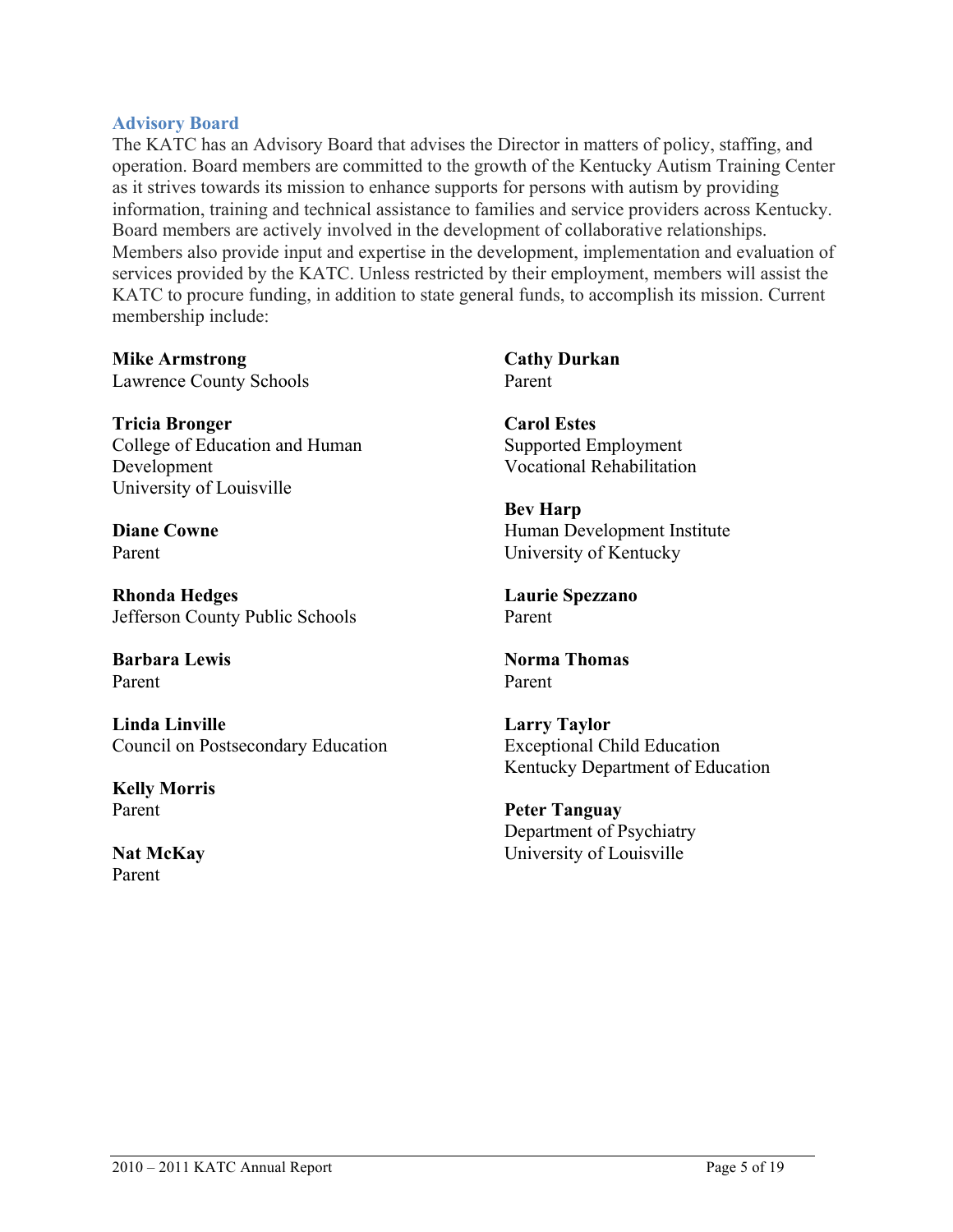#### **Staff**

**Jennifer Bobo, LCSW, MSSW** Family Field Training Coordinator

**Katie Carnazzo** Field Training Coordinator

**Maya Chan** Field Trainer

**Tonja Craig** Unit Business Manager

**Rebecca Grau, M.P.A** Assistant Director of Administration

**Emily Kirkam** Field Training Coordinator

**G. Richmond Mancil, Ph.D., BCBA** Executive Director

**John Thomas McKay** Intern

**Robert Pennington, Ph.D.** Assistant Director of Training

**Danielle Schnatter** Intern, UofL Department of Psychology

**Julie Stewart, M.Ed.** Field Training Coordinator

**Diandre G. Thomas** Program Coordinator

**Deric Toney** Field Trainer

# **OUR WORK**

#### **Website and Online Community**

The KATC website supports our mission by providing information and resources on autism spectrum disorders. The website provides information about disability resources, and evidencebased practices. During this past year, our website redesigned to improve "usability." Specifically, we simplified the menu structure and reorganized the site by creating separate landing pages for families and professionals.

In addition, we have added an online community, which includes features such as user profiles, discussion forums, and live chat. The purpose is to bring parents and professionals closer to each other through online discussion, sharing of resources, and to promote easy access to KATC training materials. Currently there are 785 members of the online community.

#### **Newsletter**

The goal of the KATC on-line newsletter is to provide current information and resources on ASD. The newsletter is posted on the KATC website, e-mailed through distribution lists, shared at meetings and trainings, and is provided upon request. During this past year the KATC newsletter was reformed to improve readability. Approximately 4,000 individuals receive our quarterly newsletter.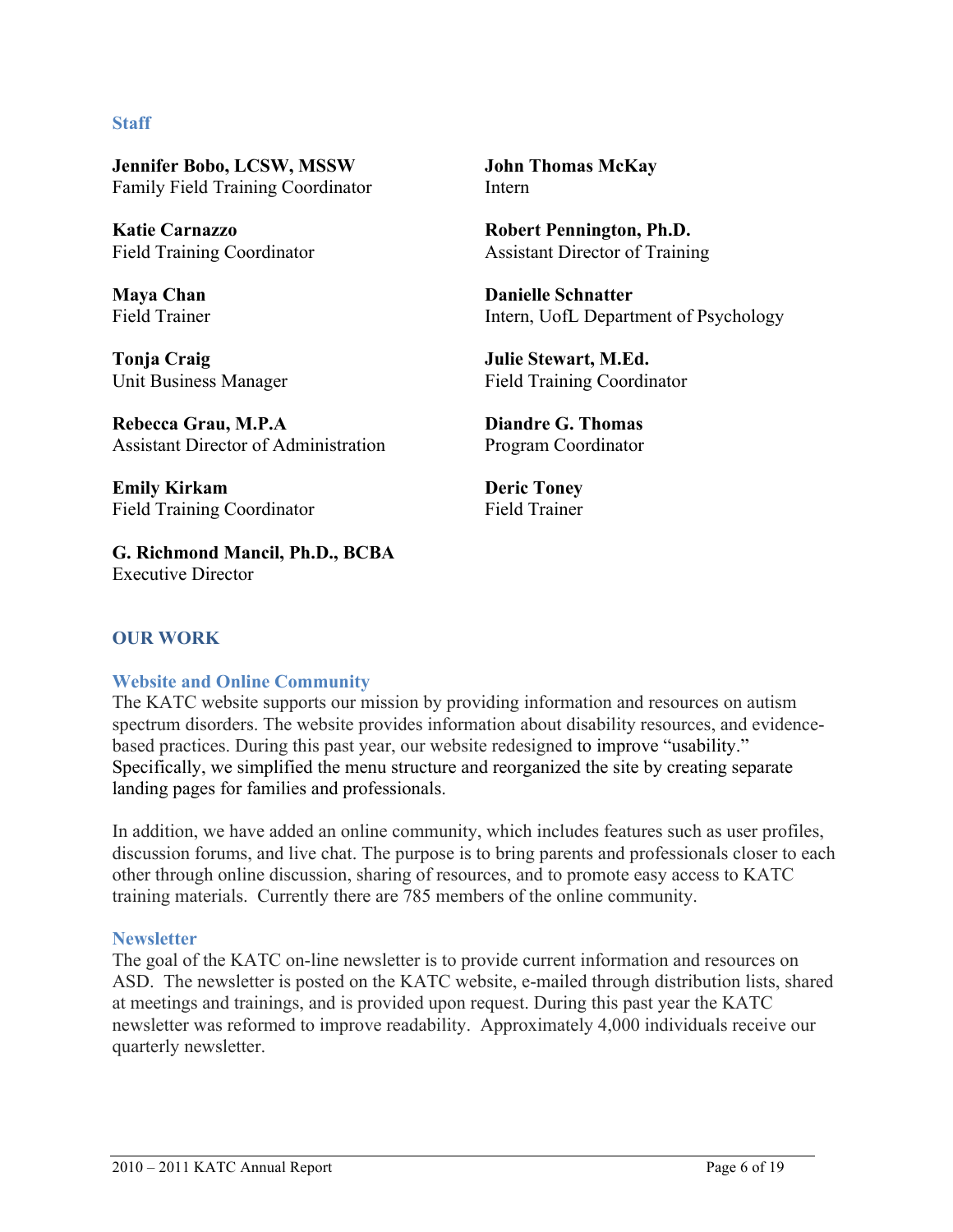# **Family Guide to Autism Spectrum Disorders**

The Kentucky Family Guide to Autism Spectrum Disorders was developed to assist families of individuals with ASD. In addition to being a valuable source of information for families on a wide range of topics, this guide includes information about evidence-based practices along with web-based resources and identified books and journal articles for further reading. During past the past year the KATC disseminated over 500 print copies of this guide.

#### **Amanda L. King Resource Library**

The Amanda L. King Resource Library is a collection of materials on topics such as ASD, disability, education, transition, parenting, and child development. These materials are available for checkout at no cost to families and professionals across the commonwealth of Kentucky. The Amanda L. King Resource Library houses a large collection of resources on autism, special education, and vocational information. This collection of 970 items is available to all citizens of Kentucky.

#### **Kentucky Autism Service and Supports Directory**

The goal of the KATC's Autism Service and Supports Directory is to increase information about community resources available to individuals with autism and their families. Users can search by age, county, service, and region. Currently, 380 providers are listed on the directory.

#### **KYAUTISM LISTSERV**

The KYAUTISM Listserv is hosted by the Kentucky Autism Training Center. The purpose of the KATC listserv is to share information, services, resources, and training opportunities in a positive and respectful way. Currently 344 individuals are subscribed to the listserv.

#### **Awareness Materials**

To promote understanding and awareness, the KATC has created a series of brochures for family members and professionals.

- Tips for Siblings
- Grandparents and Autism Spectrum Disorders
- How to be a Friend to Someone with Autism
- Tips for Firefighters
- Tips for Law Enforcement
- Tips for EMS Personnel

KATC created an address space on the back panel of the brochure for local contact information to facilitate the dissemination at the local level by service and support organizations.

#### **Network of Families**

#### **Eastern Kentucky Autism Training of Trainers (TOT)**

Eastern Kentucky Autism Training of Trainers (TOT) Project was conducted to enhance services for individuals with ASD in Appalachia by providing families and providers with access to practical information and by developing a network of local service providers with ASD-specific training. To build local capacity, the KATC identified stakeholders and collaborative partners to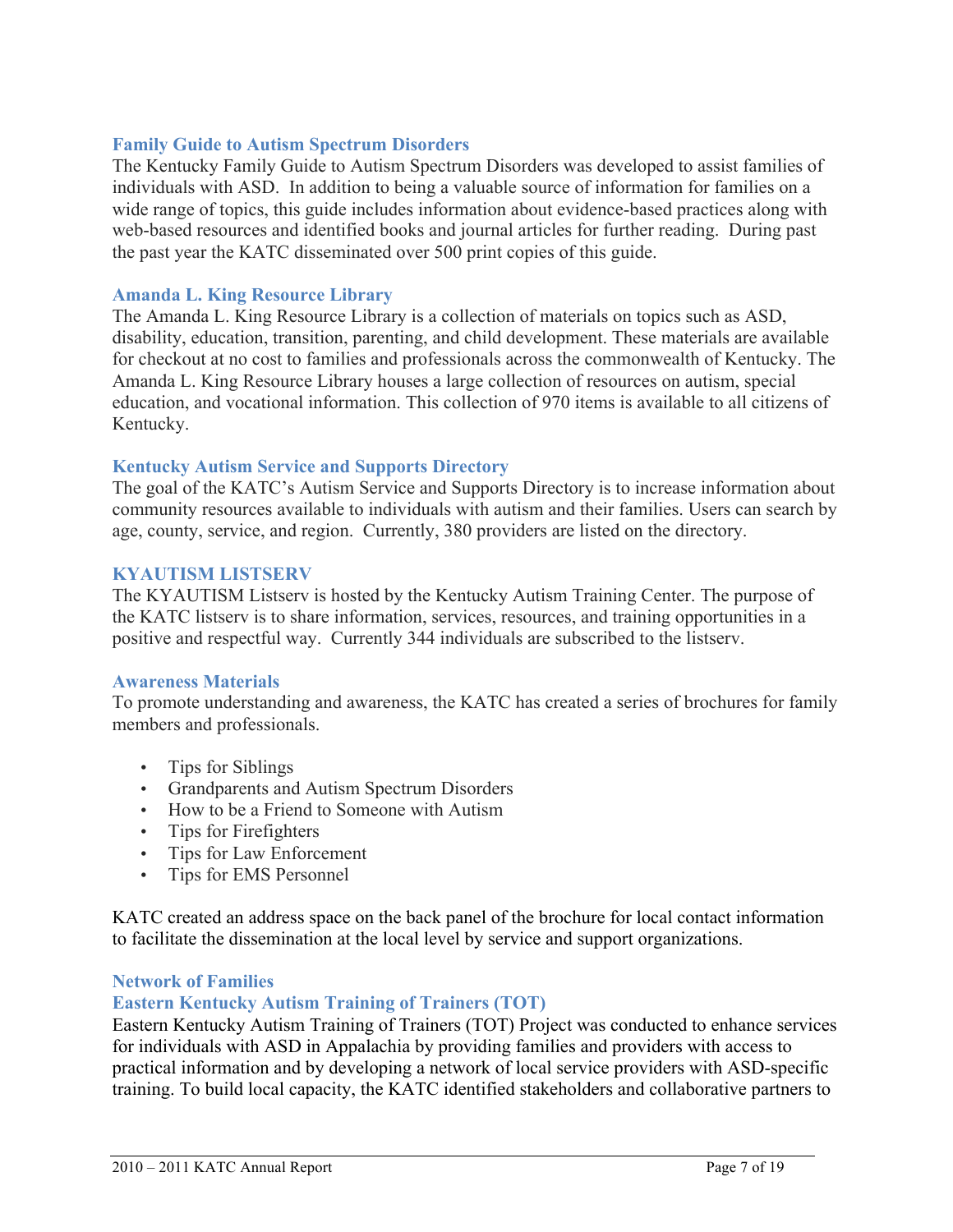assist in these trainings. Four training modules were delivered (each module was 1.5 hours) in three locations. The first two modules were presented in November 2010 and followed up six months later by the last two modules being presented in May 2011. Module topics included:

- Autism 101
- Handling Stress and Increasing Coping Skills
- It Takes a Village: Promoting Collaboration Among Families, Educators, and Related Service Professionals
- Planning for the Future

The service area was the 37 counties in the Appalachian region. Located in this region are the Big East, Upper Cumberland and Kentucky Valley Educational Special Education Cooperatives that support local school districts. Seventy three participants attended trainings on modules one and two and 40 attended trainings on modules three and four. Thirty counties in the region were represented. A variety of professionals participated including:

- Executive Directors and Low Incident Consultants from three Special Education Cooperatives
- Educators
- First Step workers
- Community mental health providers
- Day care trainers
- University professors
- Students from local Universities
- Family members and representatives form local support groups

Staff from each special education cooperative co-facilitated along with parents from support groups within this region, providing time to discuss autism from a parent's perspective. Pre and post-tests were given to evaluate knowledge before and after the TOT sessions and efficacy of the TOT sessions.

KATC collected data from the participants and created a *Collaborative Community Resource Guide* that included contact information and the role of each participant to encourage strong networking and collaboration. Participants shared specific information on resources they have found that were available within their particular area as well as upcoming ASD trainings in their area.

KATC encouraged participants to create *Action Plans* to delineate plans to share the content of modules with local audiences (i.e., co-workers, daycares, churches, community groups). KATC maintained monthly contact with all trainers to support the delivery of *Action Plans* and provided support to trainers. KATC provide additional to coaching and resources to strengthen knowledge on a module topic.

KATC plans to expand this project in Western Kentucky in 2011 and Central Kentucky in 2012.

# **Kentucky Parent Lead Autism Networks of Support (KY PLANS)**

KATC initiated effort to develop a network of support groups across Kentucky. The first step in this process is Kentucky Parent Lead Autism Networks of Support (KY PLANS). KATC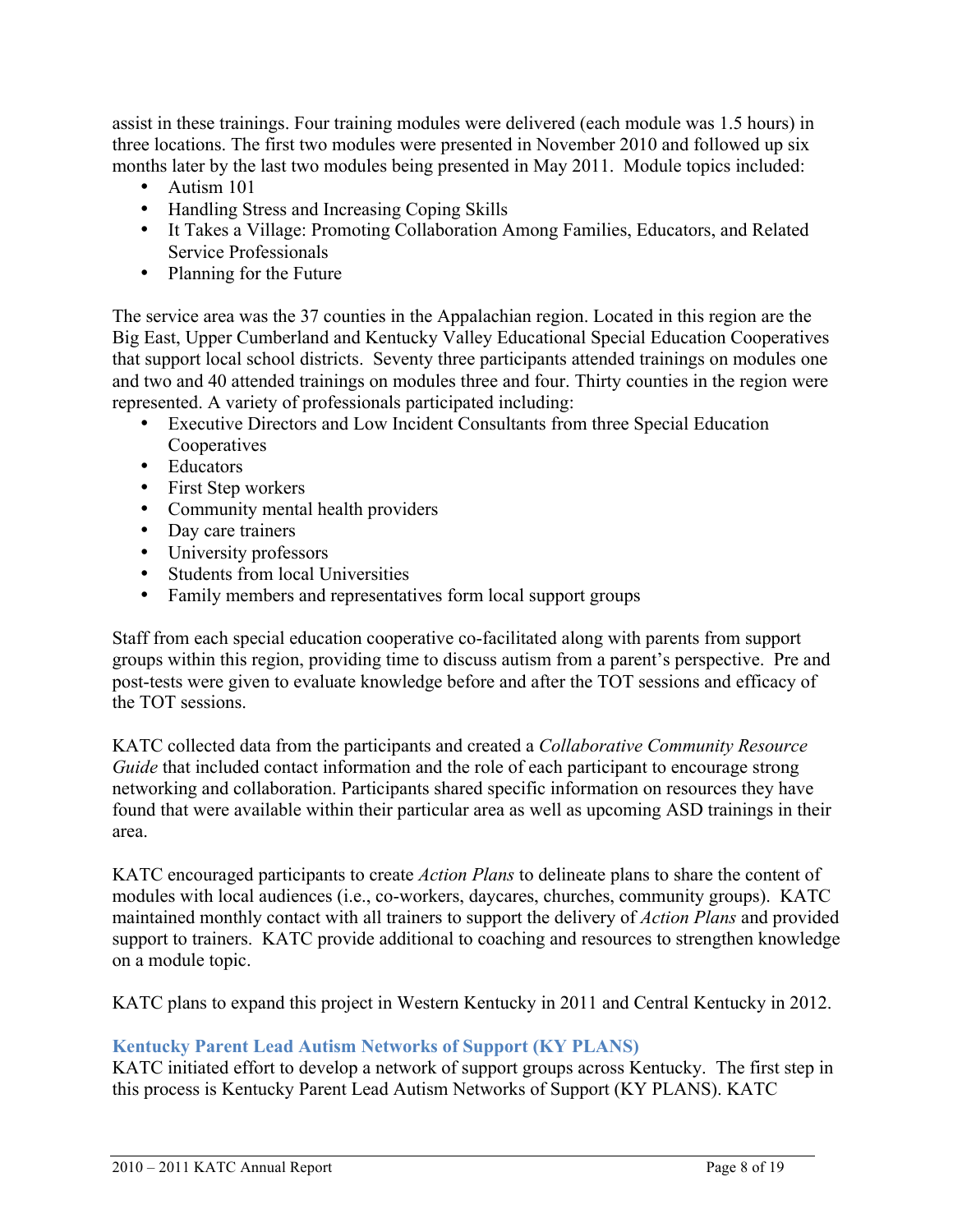disseminated monthly information packets (e.g., person-centered planning, new to the diagnosis of autism, raise awareness, preparing for summer, guardianship & financial planning, be your own case manager) to 41 support group leaders that include research-based information, tasks, and community activities. In addition, KATC created a listserv for leaders of parent support groups to allow an increase in information dissemination from KATC as well as the opportunity for parents to network with one another.

# **Kentucky's Partnership with the National Professional Development Center for ASD** KATC works in collaboration with the Kentucky Department of Education's (KDE) eleven Regional Special Educational Cooperatives at all levels of operation. Cooperatives have the capacity to create and sustain change at the local level; such collaboration is essential to develop and sustain a network of professional development, training, and coaching to educators. Building upon this relationship, KATC initiated a collaborative workgroup in 2008 to develop a

proposal and was subsequently awarded a partnership with the National Professional Development Center on Autism Spectrum Disorders (NPDCA). The NPDCA provides Kentucky with online training, technical assistance, and program quality evaluation tools, with the goal of developing model educational programs at the pre-school, elementary, middle and high school levels. In conjunction with special education cooperative staff and local educational agencies (LEAs), KATC will develop a model programs in all of the eleven Regional Special Educational Cooperatives. KATC adapted NPDCA resources and plans to support the efforts of every school district in Kentucky to promote: a) the early identification of children with ASD; b) the use of effective communication systems, positive behavioral supports, and social interactions for children and youth with ASD; c) enhanced access and learning within the general curriculum; and d) improved transition planning and post-school outcomes.

# **Model Sites – A Process Approach to Improving Outcomes for Students with ASD**

KATC worked with the Central Kentucky, Big East, and Western Kentucky Educational Cooperatives to support the development of model classrooms at the preschool, elementary, middle and high school levels. KATC utilized and adapted resources from the NPDCA to assist efforts to create a statewide student center problem solving process that focuses on creating quality learning environments, incorporated evidence based instructional practices and monitoring progress through a rigorous data-based decision making process. As part of the model site process the KATC hosted three 3-day model site summer institutes, in each of the regions. Table 1 outlines the proposed rollout of the models sites and the KATC focused efforts with districts within the cooperatives.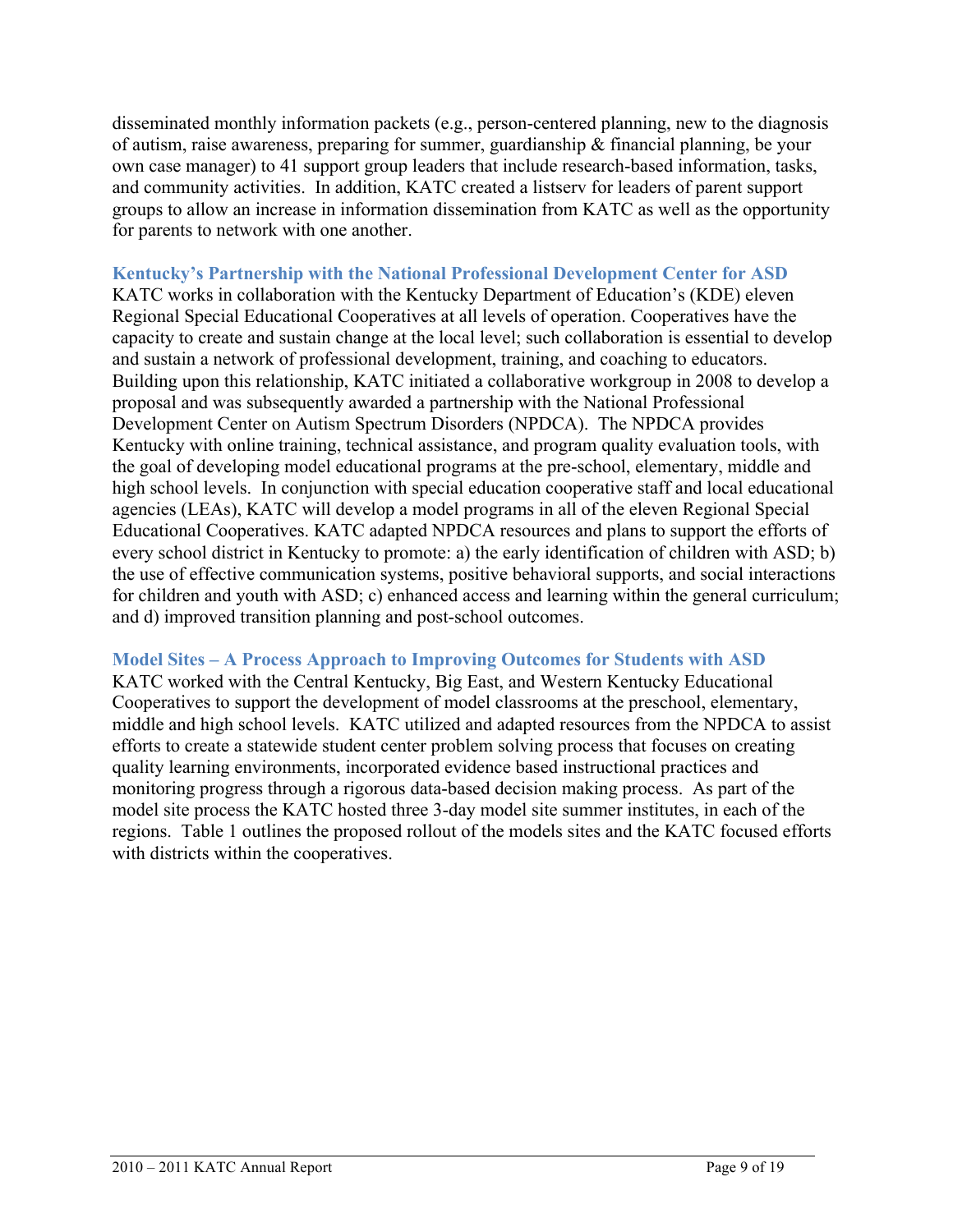|                               | Year $1$ :          | Year $2$ :                                                                                                                                               | Year $3$ :                                                                                                                                     | Year 4:                                                                                                                                                                                                                                 |
|-------------------------------|---------------------|----------------------------------------------------------------------------------------------------------------------------------------------------------|------------------------------------------------------------------------------------------------------------------------------------------------|-----------------------------------------------------------------------------------------------------------------------------------------------------------------------------------------------------------------------------------------|
|                               | 2009-2010           | 2010-2011                                                                                                                                                | 2011-2012                                                                                                                                      | 2012-2013                                                                                                                                                                                                                               |
| <b>Model Site</b><br>Location | Jefferson<br>County | Central Kentucky<br><b>Special Education</b><br>Cooperative<br><b>Big East Educational</b><br>Cooperative<br>West Kentucky<br>Educational<br>Cooperative | Ohio Valley<br>Educational<br>Cooperative<br>Caveland<br>Educational<br><b>Support Center</b><br>Kentucky Valley<br>Educational<br>Cooperative | Northern Kentucky<br>Cooperative for<br><b>Educational Services</b><br>River Region<br>Cooperative<br>Wilderness Trail<br><b>Special Education</b><br>Cooperative<br><b>Upper Cumberland</b><br><b>Special Education</b><br>Cooperative |

# **Table 1 Rollout of ASD Model Sites**

During Year 1 and Year 2 of this initiative the KATC received coaching and support from the NPDCA to support the classrooms in Jefferson County and the Central Kentucky Special Educational Cooperative.

Twenty-four students in eight NPDCA model sites were targeted and three goals from each of their IEPs were selected for specific improvement. Technical assistance providers from KATC and local school districts partnered to coach school teams through selecting and implementing evidence-based practices to target these goals.

- All target students at all Kentucky model sites made progress toward targeted goals from their IEP.
- All students met or exceeded at least one targeted goal.
- Across all NPDCA model sites, students met or exceeded 76% of their targeted goals.
- Across all NPDCA model sites, students exceeded 50% of their targeted goals.
- Goals targeted a range of outcomes, including social, communication, self-help, behavior, and academic outcomes.

# **ASD Cadres**

Building on the momentum of Kentucky's partnership with the National Professional Development Center for ASD and informed by implementation literature from the KATC, the Kentucky Department of Education and its eleven Special Education Cooperatives have developed an ASD Cadre of 736 members from 167 school districts across Kentucky – 94% of districts in the state are participating. The goals of the ASD Cadre are to increase implementation of evidence based practices for students with ASD, build regional capacity and create tiered expertise. This dedicated group of professionals has attended four 6-hour trainings in autism related content this year and many members have reported putting the content directly into practice with students all across our Commonwealth. The trainings have addressed: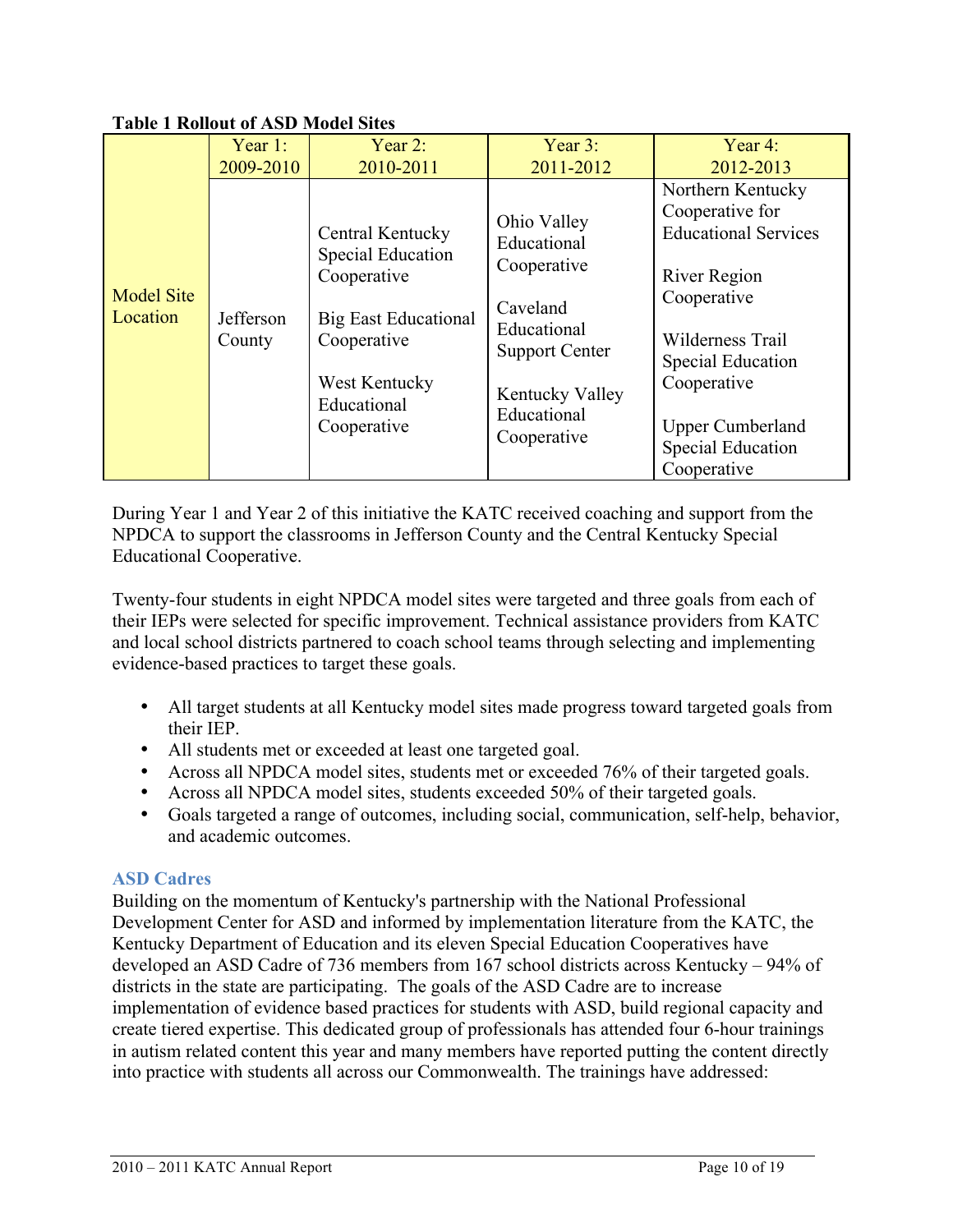- Characteristics of learners with autism
- Functional behavior assessment
- **•** Behavior intervention strategies
- Systematic instruction

The KATC staff and the excellent trainers working at the co-ops, who have been responsible for delivering these 6-hour sessions, meet regularly to ensure the content is relevant to and accessible by all attendees. We look forward to spring when the content will further address instructional practices and increasing communication skills of learners with autism. We will also be launching a new web-based communication tool so that cadre members have easy access to resources and opportunities to network with colleagues from all across our Commonwealth.

# **Partnership to Develop Regional Teams of Professionals Prepared to Serve Young Children with ASD**

The KATC in collaboration with the Special Education Cooperatives, representatives from preschool & Head Start, the Commission for Children with Special Health Care Needs, and Early Childhood Mental Health Specialists are working under the leadership of First Steps to develop regionally based teams across the Commonwealth with expertise in screening, diagnosis, and interventions for children birth to eight. The purpose of this network of professionals will be to create tools and practices that improve transitions from across diverse service systems. Professionals in this network will receive specialized training in the following areas:

- Screening/Red Flags across environments
- Tools and process for referral
- Evaluation and diagnosis
- Resources and support for families
- Intervention and Practice Parameters
- Transition

A website to support this initiative is in the development stage. In fall 2011, partners will host a "kick-off" training event.

In preparation for the development of this partnership, KATC staff meet individually with staff from each of the 15 First Steps Points of Entry to discuss local, regional, and nation resources.

# **Creating Supports and Services for Adults KY APSE**

APSE is a national non-profit membership organization, founded in 1988 as the Association for Persons in Supported Employment, now known as APSE. APSE is the only national organization with an exclusive focus on integrated employment and career advancement opportunities for individuals with disabilities. A KATC staff member serves as an APSE board to support state to support efforts to promote the improvement of Supported Employment services for persons with significant disabilities experiencing barriers to employment through education, advocacy, collaboration, policy change, elimination of barriers, empowerment, and community participation. Specific duties include conference planning, collaboration with state agencies, facilitation of trainings, and promotion of employment of individuals with disabilities on the state and national level.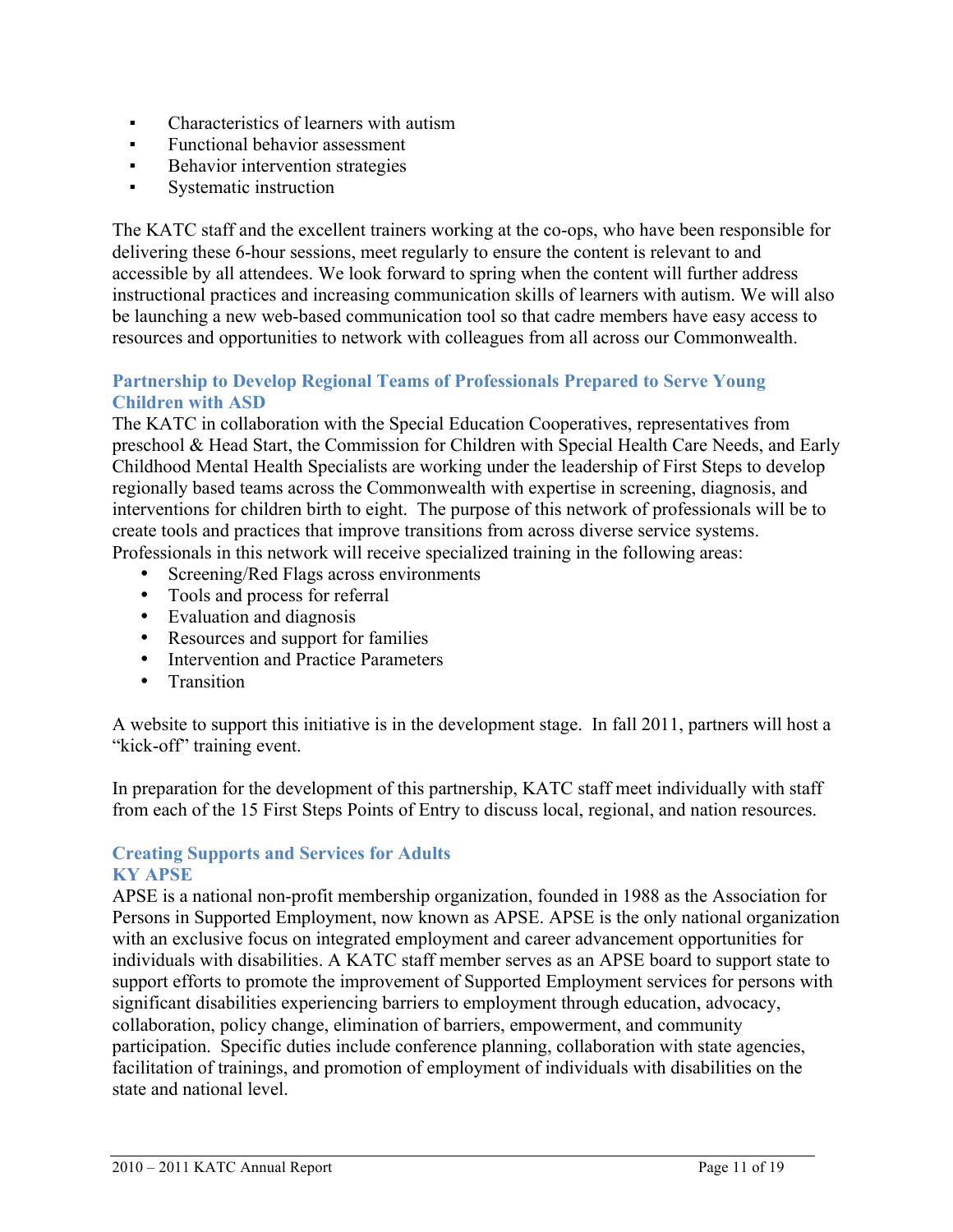In addition, KATC staff person serves as an APSE Regional Delegate; duties include managing communication between National APSE and state APSE chapters, providing resource and mentorship to five states in the mid-west, providing feedback on initiatives, legislation, and resources to National APSE.

# **Job Club**

During this past year, Community Employment Inc. and the Kentucky Office of Vocational Rehabilitation received an ARRA Stimulus Grant to develop a social skills group for young adults to address job readiness skills. The KATC has assisted Community Employment Inc. with developing quality, individualized programming for 13 adults with ASD. Program evaluation and modification has occurred throughout the Job Club to ensure the most efficient use of time and resources for both participants and Community Employment Inc.

# **KATC Internship Program**

KATC established an Internship Program that creates a mutually beneficial relationship where a person with ASD cultivates their employment skills, and the KATC gets some much-needed help on a variety of important projects. This program purposefully integrates a person on the spectrum into network, program, and resource planning.

During this past year, John Thomas "JT" McKay was our first intern. JT took the lead in setting up the resource center in our new location (i.e., shelving, conducting inventory) and honed his data-entry skills with several important projects.

*I like helping at the KATC. I am excited and happy to be working at KATC. I really look forward to learning more about how to work in an office and make friends at work*. - JT McKay

A new intern will join the KATC in August of 2011.

**Collaborative Workshops and Webinars in Kentucky** 

- Bush, B. (n.d.). *Overview of special needs trusts*. Webinar for KATC website. https://louisville.edu/education/kyautismtraining
- Bush, B. (n.d.). *Overview of guardianship*. Webinar for KATC website. https://louisville.edu/education/kyautismtraining
- Bobo, J. (2011, January). *Building the family team: Bringing in the extended family.*  Breckenridge County Autism Support Group. Hardinsburg, KY.
- Bobo, J. (2011, January 2011). *Overview of KATC and resources in KY*. Oldham County Schools. Goshen, KY.
- Bobo, J. (2011, February). *What is autism? An overview.* Foster Care/Adoption Unit, Department of Child Based Services. Louisville, KY.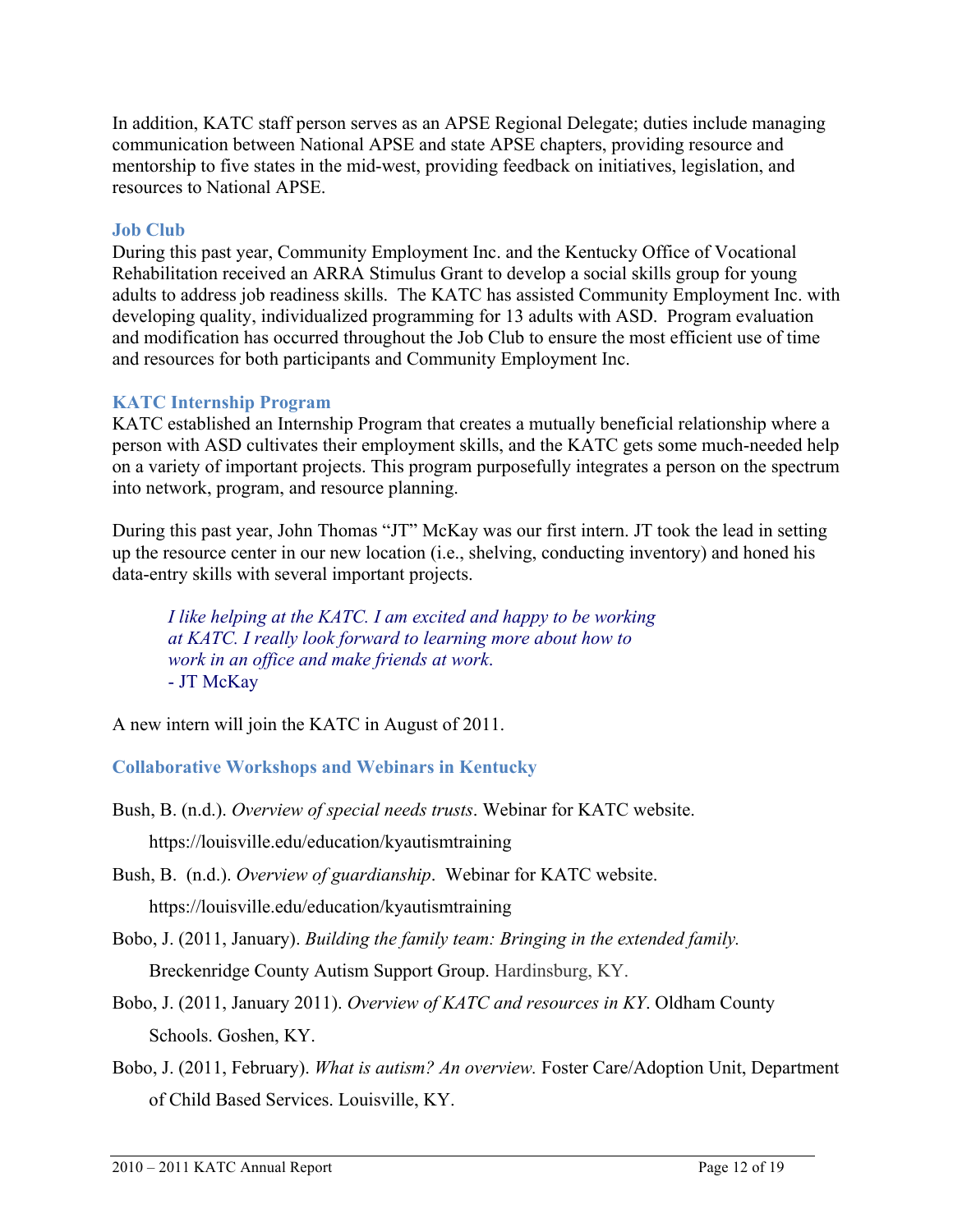- Bobo, J. (2011, April). *Working with community organizations.* University of Louisville, Kent School of Social Work. Louisville, KY.
- Bobo, J. (2011, April). *Resources for parents of a child with autism*. Ohio Valley Educational Cooperative, KY Parent Pep Rally. Owenton, KY.
- Bobo, J. (2011, April). *Coping with stress*. Ohio Valley Educational Cooperative, KY Parent Pep Rally. Owenton, KY.
- Bobo, J. (2011, May). *Autism awareness: How to be an inclusive community*. Laurel County Library. London, KY.
- Bobo, J. (June, 2011). *How to build social skills.* Ft. Knox Parent Support Group. Ft. Knox, KY.
- Chan, M. (2010, March). *Transition to adulthood.* Powell County Parent and Professional Autism Support Group. Stanton, KY.
- Chan, M. (2010, June). *Supporting the siblings of children with autism.* Washington County Support Group. Springfield, KY.
- Chan, M. (2010, August). *Kentucky waivers and funding sources*. Spalding University. Louisville, KY.
- Chan, M. (2010, September). *Transition panel.* Bullitt County Public Schools. Shepherdsville, KY.
- Chan, M. (2010, October). *Benefits of social skills clubs for adults with ASD seeking employment*. Community Employment and the Office of Vocational Rehabilitation. Louisville, KY.
- Chan, M. (2010, October). *Puberty and autism, Part II*. Powell County KY Parent and Professional Autism Support Group. Stanton, KY.
- Chan, M. (2010, November). *Having a co-worker with autism*. Kentucky Autism Training Center. Louisville, KY.
- Chan, M. (2011, February). *Supporting students experiencing puberty.* Henry County Public Schools. New Castle, KY.
- Chan, M. (2011, March). *Employment and autism by KY Easter Seals*. Paducah, KY.
- Chan, M., & Bobo, J. (2010, November). *Show me the money: Navigating Kentucky's funding sources.* Parent and Professional Autism Support Group in Powell County. Stanton, KY.
- Chan, M., & Bobo, J. (2011, February). *Show me the money: Navigating Kentucky's funding sources.* Christian County Special Needs Autism Parent Support Group. Hopkinsville, KY.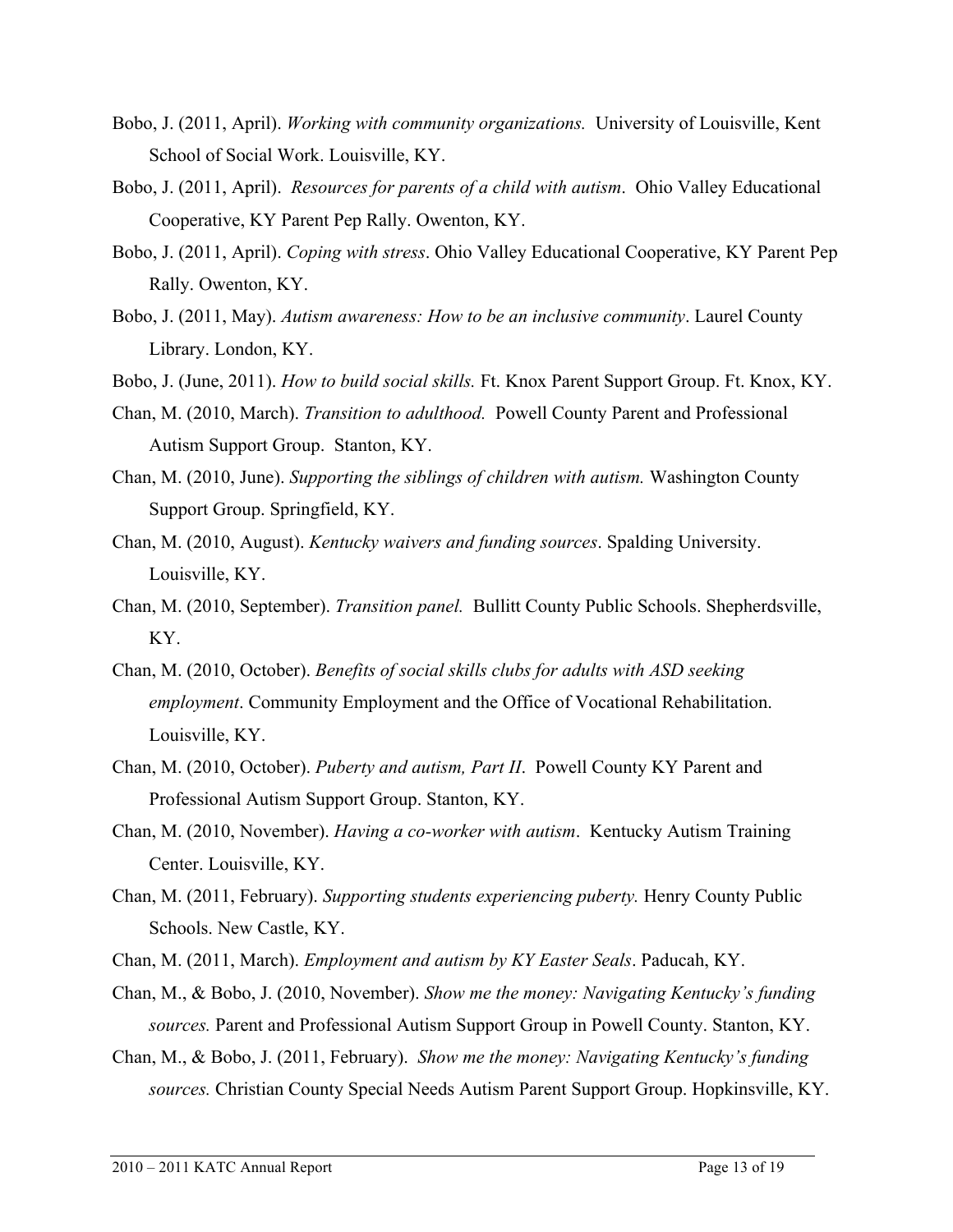- Gerhardt, P. (2011, February). *Bridges to adulthood for learners with autism spectrum disorders: Targeting employment and quality of life.* KY ASPE. Lexington, KY.
- Notbom, E. (2011, April). *Putting autism in perspective.* KATC in collaboration with Kentucky Developmental Disabilities Council. Louisville, KY.
- Osteen, M. (year?, February). *One of us: A family's life with autism*.KATC in collaboration with FEAT of Louisville. Louisville, KY.
- Pennington, R. (n.d.). *Using continuous data collection*. For OCALI's assessment website. www.ocali.org
- Pennington, R. (2010, July). *Overview of evidence-based practices for supporting students with ASD*. Workshop at the Western Kentucky Parent Professional Conference. In collaboration with ARC of Kentucky, Calloway County Early Childhood Regional Training Center, Family Resource and Youth Service Centers, First Steps, Kentucky Autism Training Center, KY Deaf-Blind Project, Kentucky Department of Education, Kentucky Partnership for Families and Children, Kentucky Protection and Advocacy, KY-SEED, Kentucky-Special Parent Involvement Network, Inc., Murray State University, UP in KY, and West Kentucky Special Education Cooperative. Murray, KY.
- Stewart, J. (2010, June). *Asperger's and adolescence in schools*. Floyd County Schools. Prestonsburg, KY.
- Stewart, J. (2010, July). *Autism in the early childhood classroom.* Big Sandy Headstart Annual Conference. Paintsville, KY.
- Stewart, J. (2010, November). *Social strategies for adolescents with autism*. Menifee County Family Support Group. Frenchburg, KY.
- Stewart, J. (2010, November). *Make-and-take visual supports*. Johnson County Family Support Group. Paintsville, KY.
- Stewart, J., & Bobo, J. (2011, March). *Supporting challenging behaviors: Behavior basics*. Washington County Family Support Group. Springfield, KY.
- Stewart, J., & Chan, M. (2011, May). *Behavior basics*. Lords Legacy Life Ministries. Lexington, KY.
- Wright, W. W. (2011, May). *DADvocacy: Just for dads workshop*. KATC in collaboration with Find of Louisville. Louisville, KY.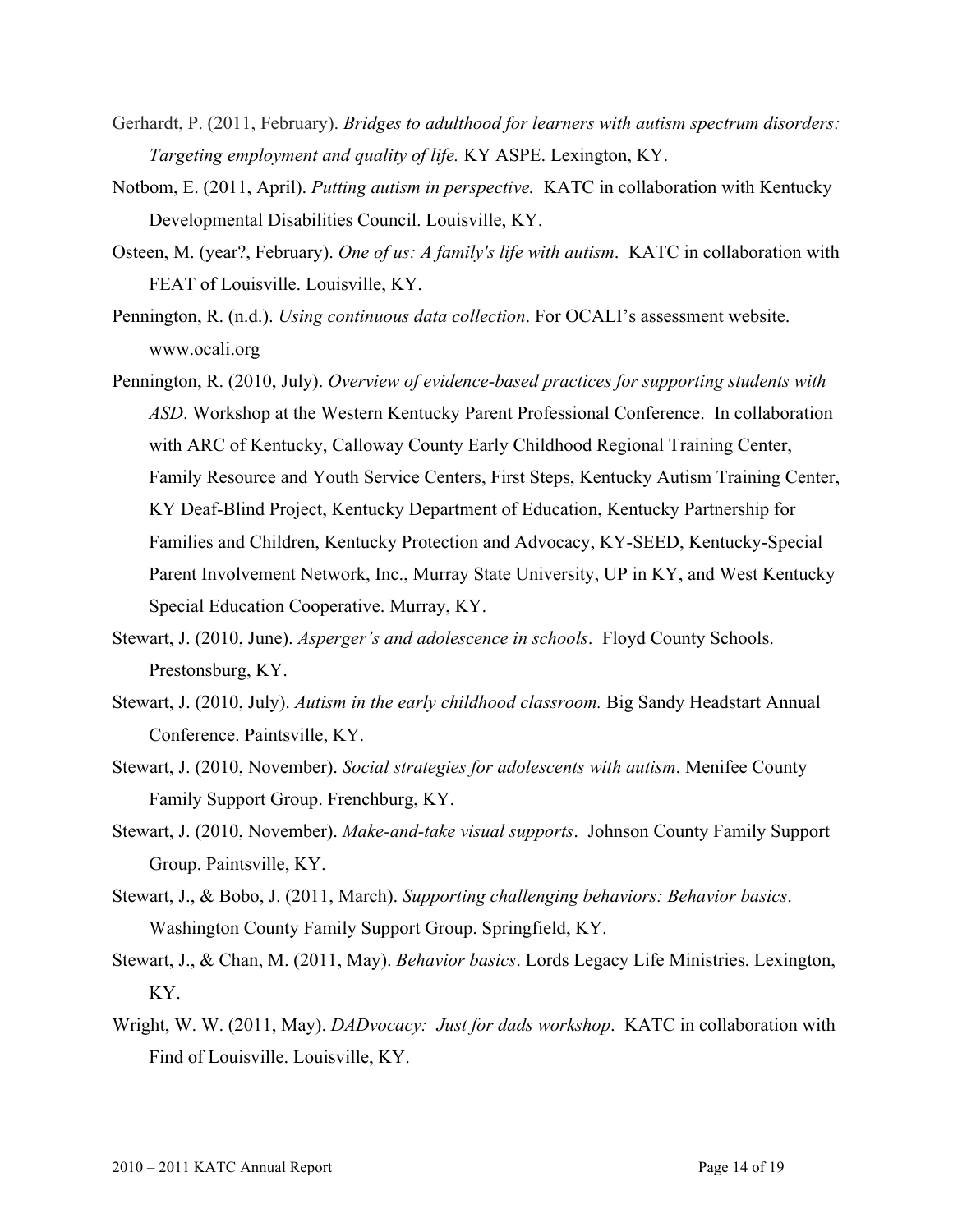#### **Contributions at the National Level Presentations**

- Chan, M., & Mancil, R. (2011, November). *Where are we? Assessing the needs of adults with ASD living in Kentucky*. Poster session at Ohio Center for Autism and Low Incidence Conference. Columbus, OH.
- Grau, R. (2011, November). *Kentucky Autism Training Center: Training, resources, and supports*. Ohio Center for Autism and Low Incidence Conference. Columbus, OH.
- Pennington, R. (2010, June). *Designing high quality programs for students with ASD: Reinforcement-based strategies to assess and address challenging behaviors.* Erlanger, KY.
- Pennington, R. (2010, June). *Designing high quality programs for students with ASD: Strategies for improving communicative competence*. Erlanger, KY.
- Pennington, R. (2011, January). *Applied behavior analysis and autism*. Grand Rounds Presentation, Psychiatry Department. University of Louisville. Louisville, KY.
- Pennington, R. (2011, April). *Evidence-based practice in intervention for students with autism*. Annual Kentucky ARC/TASH Conference. Louisville, KY
- Pennington, R., & Delano, M. (2010, November). *Engaging children through play and shared reading*. Annual Conference for the Ohio Center on Autism and Low Incidence. Columbus, OH
- Pennington, R., & Delano, M. (2010, November). *Evidence-based procedures to teach writing skills to students with ASD*. Annual Conference for the Ohio Center on Autism and Low Incidence. Columbus, OH.
- Pennington, R. & Delano, M. (2010, December). *How do I teach in an inclusive classroom? Effective practices for educators.* Annual TASH Conference. Denver, CO.
- Pennington, R., & Delano, M. (2010, December). *The write stuff: Supporting students with ASD across the curriculum*. Annual TASH Conference. Denver, CO.
- Pennington, R. & Delano, M. (2010, December). *Using response prompting to teach story writing to students with autism*. Annual TASH Conference. Denver, CO.
- Pennington, R., Delano, M., & Fenty, N. (2010, November). *Improving vocabulary and comprehension skills for students with ASD*. Annual Conference for the Ohio Center on Autism and Low Incidence. Columbus, OH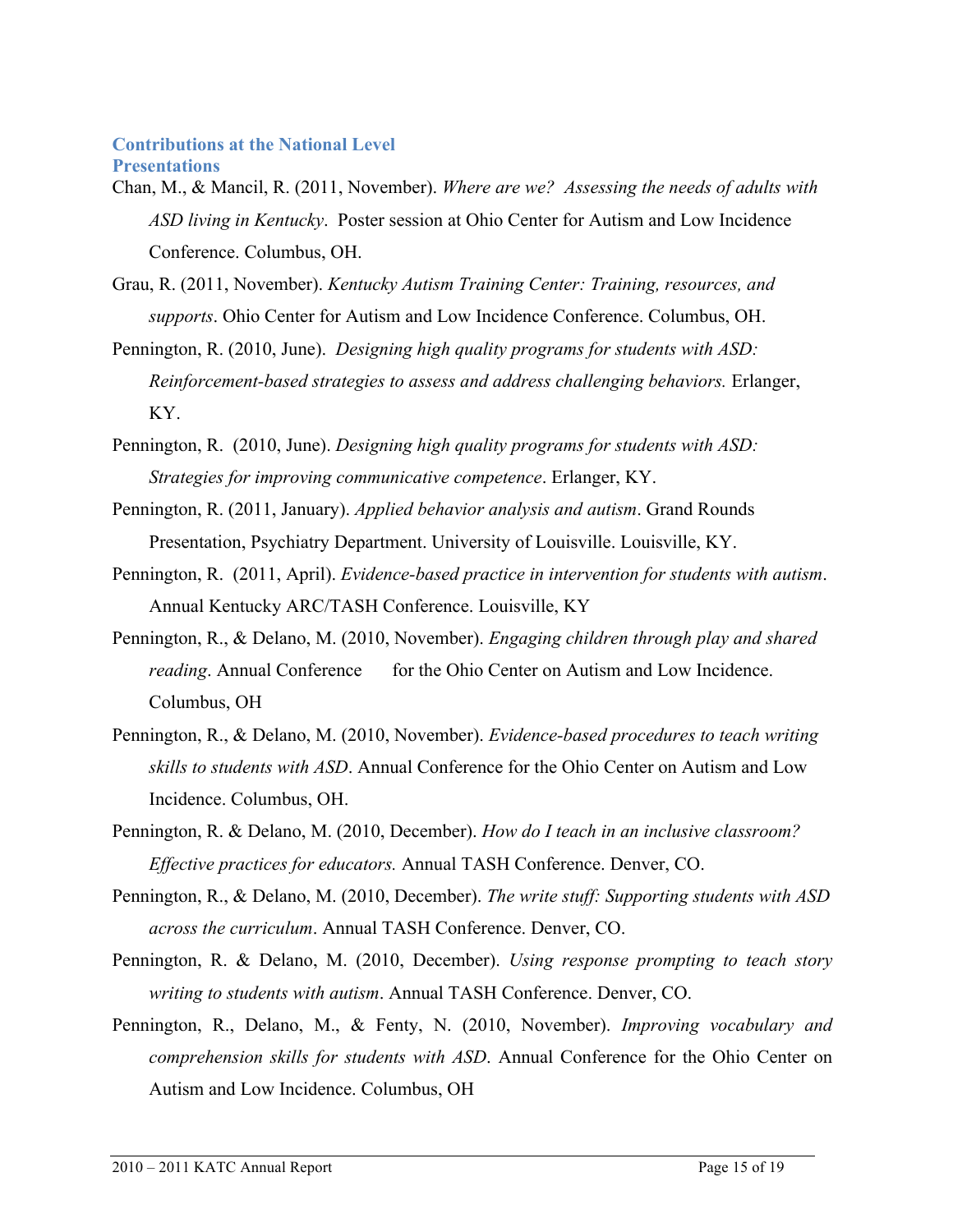- Pennington, R., Delano, M., Rivera, M., Al Otaiba, S., & Whalon, K. (2011, April). *Teaching reading to students with disabilities: The use of evidence-based practice*. Annual Conference for the Council for Exceptional Children. National Harbor, MD.
- Pennington, R., Delano, M., & Stenhoff, D. (2011, May). *An evaluation of simultaneous prompting to teach story writing tasks to students with autism spectrum disorders*. Annual Conference of the Association for Behavior Analysis. Denver, CO.
- Pennington, R., & Stenhoff, D. (2011, January). *Using simultaneous prompting and computer assisted instruction to teach narrative writing skills to students with autism spectrum disorders*. Annual Autism Conference of the Association for Behavior Analysis. Washington, DC.
- Mancil, R. (2010, October). *Shaping echolalic responses into functional communication for children with autism.* Paper presented at the 34<sup>th</sup> Annual TECBD Conference. Tempe, AZ. (refereed conference)
- Mancil, R. (2010, October). *Tertiary interventions: The use of Ipod technology as an AAC device*. Paper presented at the 34<sup>th</sup> Annual TECBD Conference. Tempe, AZ. (refereed conference)
- Mancil, R. (2010, November). *Applying the technology of verbal behavior analysis within the classroom environment.* Paper presented at the 15<sup>th</sup> Biennial International Child and Adolescent Conference. Minneapolis, MN. (refereed conference)
- Mancil, R. (2011, January). *Differentiated effects of sensory activities as abolishing operations on aberrant behavior and academic performance*. Poster presented at the 5<sup>th</sup> Annual ABAI Autism Conference: New Tools for Translating Science to Practice. Washington, DC.
- Mancil, R. (2011, November). Sensory interventions for sleep and behavior in children with ASD. Poster session at Ohio Center for Autism and Low Incidence Conference. Columbus, OH.
- Mancil, R., & Boman, M. (2010, November). *Peer anti-bullying network: Addressing bullying of children with autism spectrum disorders*. Paper presented at the 45<sup>th</sup> Annual Exceptional Children's Conference.
- Mancil, R., & Singleton, J. (2010, November). *Literacy interventions for children with ASD*. Poster session at Ohio Center for Autism and Low Incidence Conference. Columbus, OH.
- Mancil, R., & Toney, D. (2011, December). *Functional communication training for parents: A*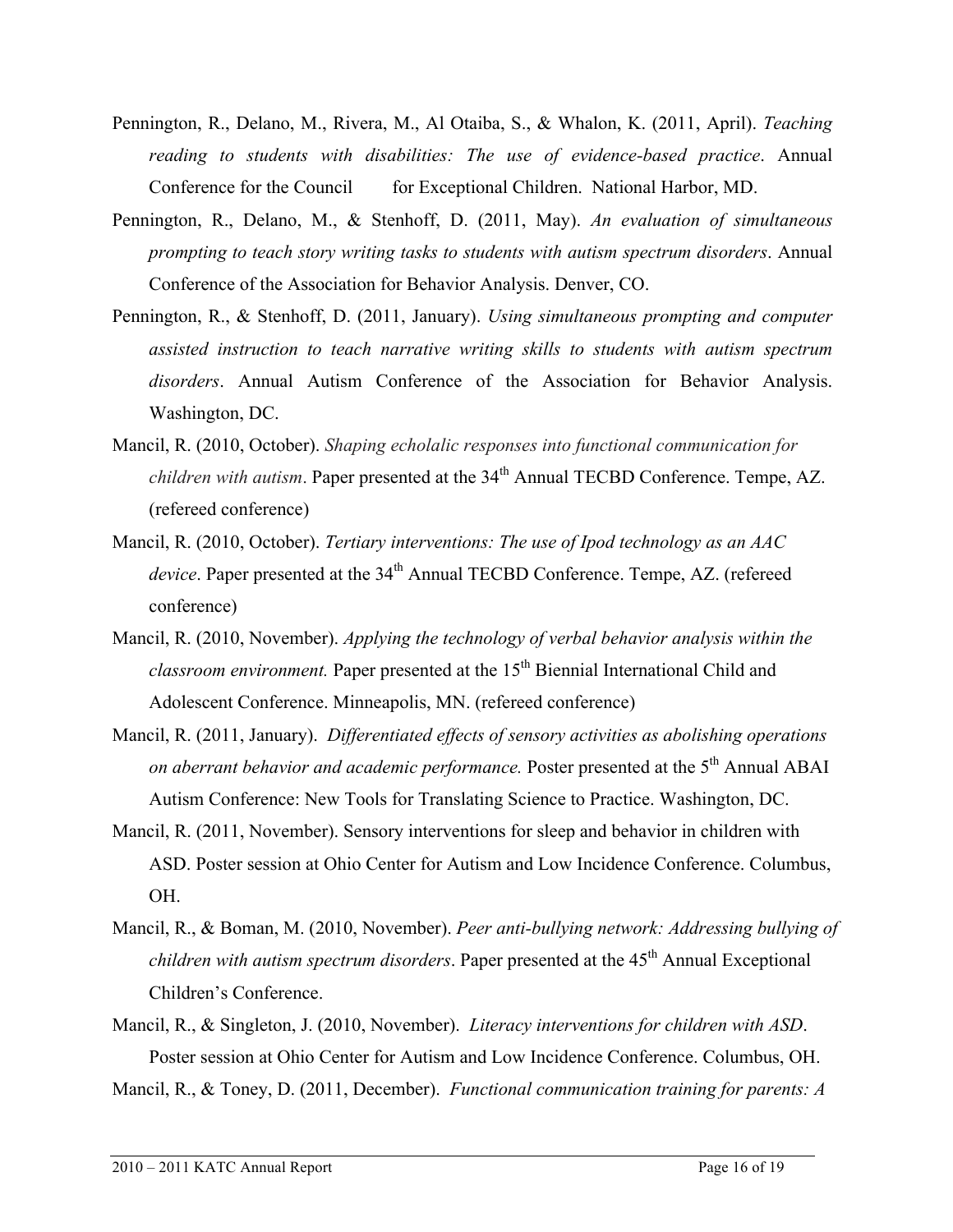*comprehensive guide for the home.* Poster session at Ohio Center for Autism and Low Incidence Conference. Columbus, OH.

Stewart, J., Collins, B., Griffin, A. K., & Hager, K. (2010, December). *Preparing teachers to use research-based practices with students with significant cognitive disabilities*. Annual TASH Conference. Denver CO.

# **Publications**

- Pennington, R. (2010). Exploring new waters: Writing instruction for students with autism. *Beyond Behavior, 19(*1), 17-25.
- Pennington, R. (2011). Computer-assisted instruction for teaching academic skills to students with autism spectrum disorders: A review of literature. *Focus on Autism and Developmental Disabilities.* (Accepted for publication).
- Pennington, R., Ault, M. J., & Schuster, J. W. (2011). Using response prompting and assistive technology to teach story-writing to students with autism. *Assistive Technology Outcomes and Benefits, 7,* 24-38.
- Pennington, R., Stenhoff, D. M., Gibson, J., & Ballou, K. (2011). Using simultaneous prompting to teach story writing to a student with autism. *Education and Treatment of Children.* (Accepted/Making Revisions).

# **College of Education and Human Development**

In response to the statewide need for highly skilled professionals with expertise in autism spectrum disorders, the Special Education Program at the University of Louisville in collaboration with the Kentucky Autism Training Center has developed a proposal to offer an autism certificate program.

The purpose of the proposed Autism Certificate Program is to provide professionals (e.g., educators, speech language pathologists, occupational therapists, counselors, social workers, vocational trainers, etc.) with advanced knowledge in applied behavior analysis, communication and social skill interventions, behavior consultation, and evidence-based practices for individuals on the autism spectrum. The program will be designed to meet both the Behavior Analyst Certification Board's (BACB) Behavior Analyst Standards and the BACB's Autism Standards.

The program will provide both school districts and community service providers with professionals who have strong teaching skills and strong behavior consultation skills.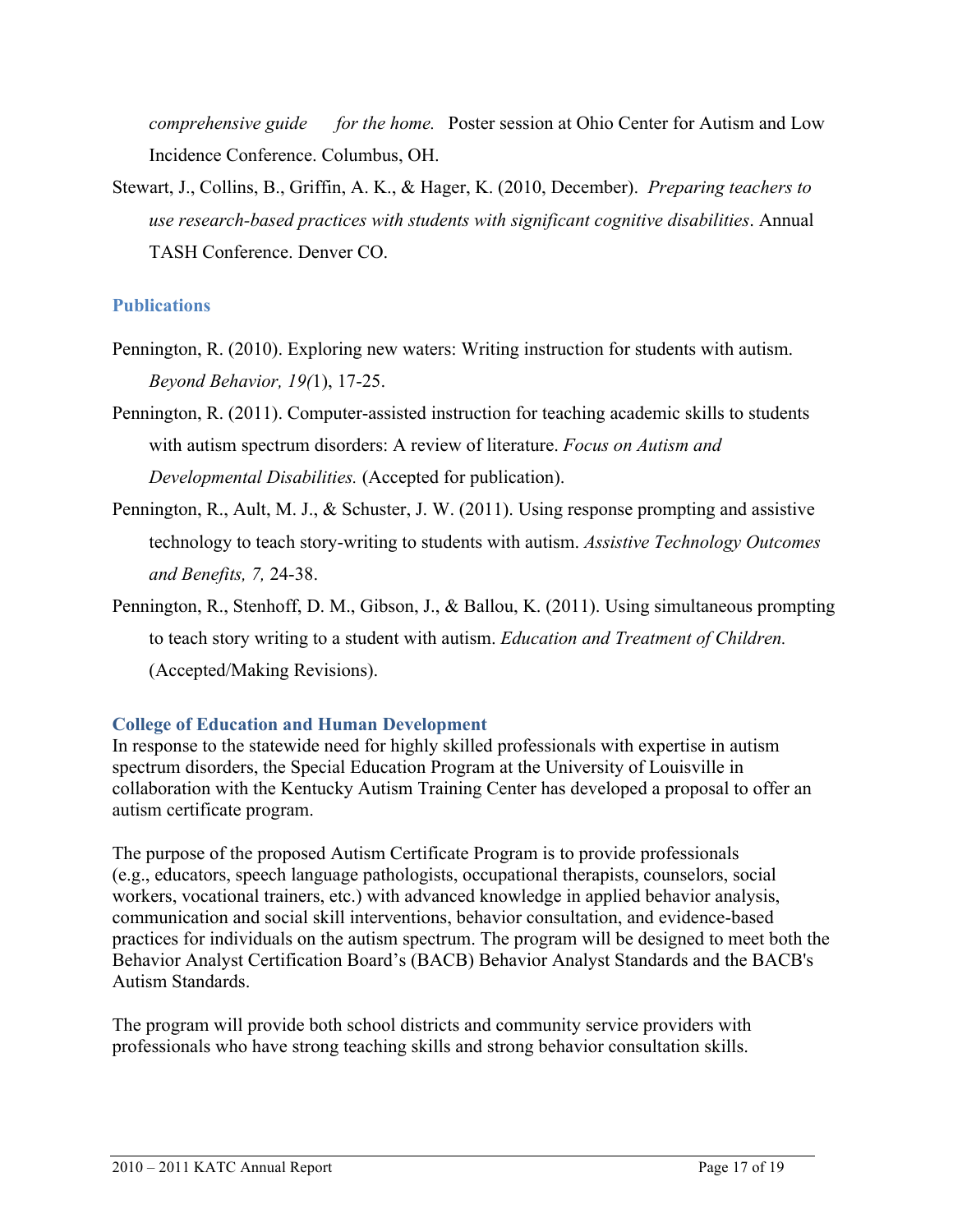Faculty members developed a curriculum for the program that includes five graduate level courses, an intensive summer training program and a capstone seminar in which students will demonstrate mastery of the program's objectives through the completion of an intervention project.

The special education program, under the direction of Dr. Terry Scott, has approved the program. The board of the Kentucky Autism Training center supports the proposal and several community partners have submitted letters of support.

The proposal is being evaluated through a multilevel curriculum approval process. If the proposal is approved at all levels (College and University), it is anticipated that the first cohort of students will begin in 2012. Our first cohort has enrolled in prerequisites course for Fall 2011.

# **Graduate Level Courses ASD Specific Courses taught this year:**

EDSP 635: Practicum in ASD EDSP 644: Applied Behavior Analysis EDSP 646: Augmentative and Alternative Communication EDSP 670: Autism: Introduction and Understanding EDSP 671: Autism: Strategies and Techniques EDSP 672: Autism: Collaboration and Technology

# **Proposed courses pending approval of autism certificate program / Graduate Level):**

EDSP XXX: Advanced Applied Behavior Analysis EDSP XXX: Seminar: Current Topics in Autism EDSP XXX: Behavior Consultation EDSP 674: Supporting Individuals with HFA EDSP XXX: Autism: Capstone Research Project

**University of Louisville Autism Center**



The University of Louisville and Kosair Charities dedicated the UofL Autism Center (ULAC) at Kosair Charities Centre April 15 of this year. Kosair Charities donated the rent amount to UofL during the five-year lease. The agreement allows for two additional five-year terms to the lease, bringing the value of the agreement to more than \$2 million.

The University of Louisville Autism Center at Kosair Charities is committed to building a collaborative partnership among the area's leading autism resources. Incorporating services from the Bingham Clinic, the Weisskopf Child Evaluation Center and the Kentucky Autism Training Center, this new center furthers each partner's mission to provide innovative treatment, evaluation, intervention, training and research to serve residents of Kentucky and surrounding states.